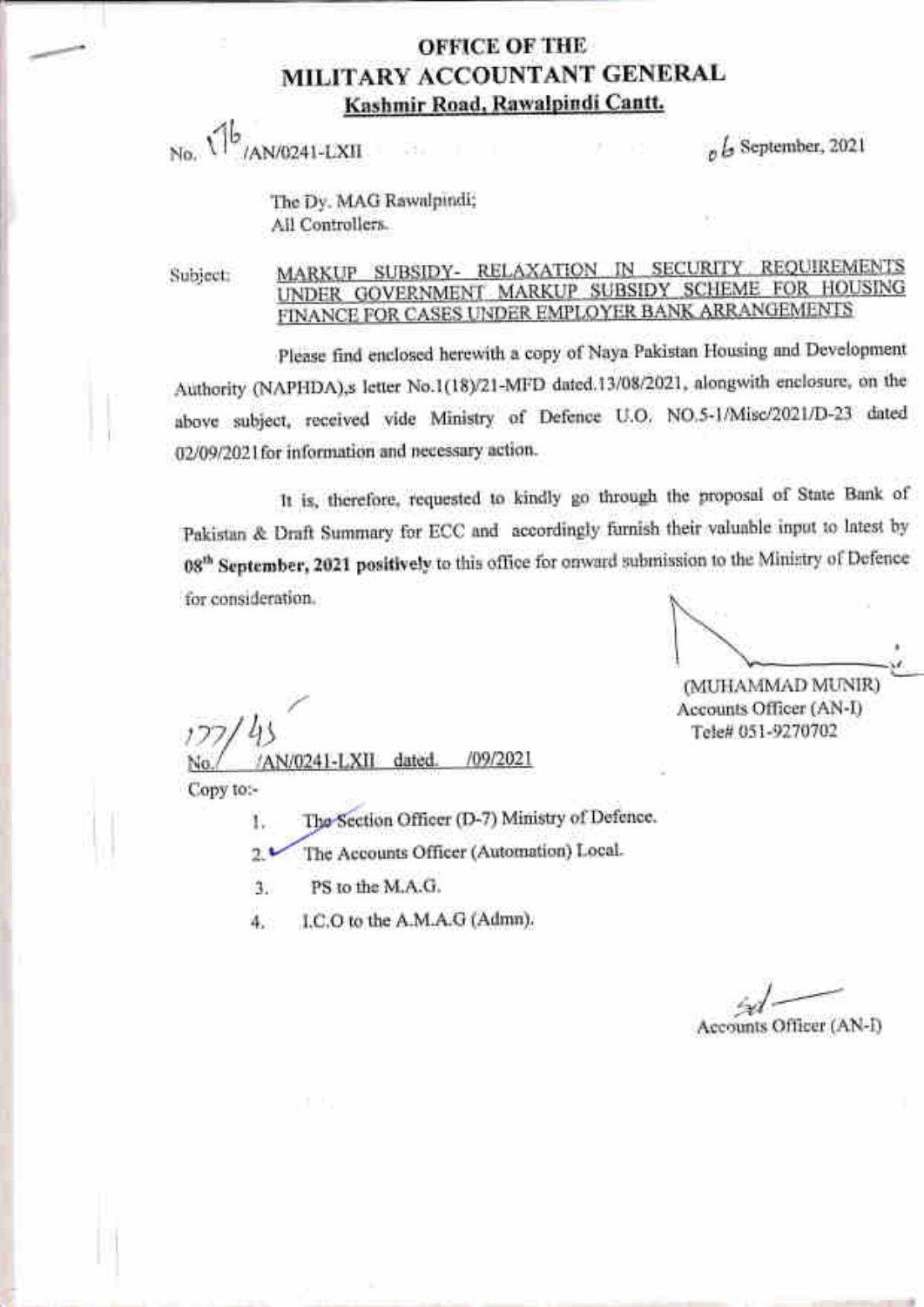43.

#### GOVERNMENT OF PAKISTAN MINISTRY OF DEFENCE (DEFENCE DIVISION)

Subject

#### MARKUP SUBSIDY- RELAXATION IN SECUIRTY REQUIREMENTS UNDER GOVERNMENT MARKUP SUBSIDY SCHEME FOR HOUSING FINANCE FOR CASES UNDER EMPLOYER BANK ARRANGEMENTS

Kindly find enclosed a copy of Naya Pakistan Housing and Development Authority (NAPHDA)'s letter No.1(18)/21-MFD dated 13th August, 2021. on the above cited subject, whereby necessary view / comments on the draft Summary for Economic Coordination Committee of the Cabinet (Annex-A), has been sought from this Ministry.

This may kindly be noted that to relax the condition of mortgage and to  $2.$ extend the facility of Housing Finance through Banks, at the subsidized interest rate, to the employees of Federal / Provincial / Local Governments / Autonomous Bodies / Pakistan Armed Forces etc., State Bank of Pakistan has floated a proposal that for security of loans, employers may be engaged in the said Housing Finance Scheme through formal agreement having the following features:-

- Employer will guarantee the repayment of loan in case of default, î. termination, resignation or death of their employee borrowing the loan.
- Employer will regularly deduct the installments of the loan from the ii. salary of employee and transfer to the lending bank.
- Employer will ensure that the loan facility is properly utilized for iii. purchase / construction/expansion of housing unit.

All the Executive Departments and Services HQs including Admin 3. Wing of MoD are requested to kindly go through the aforesaid proposal of State Bank of Pakistan & Draft Summary for ECC and accordingly furnish their valuable input to the Coord Wing, MoD by 9th September, 2021 posity sly.

- Director General ML&C Deptt, Rawalpindi Ł.
- Surveyor General, Survey of Pakistan, Rawalpindi ii.
- Director General FGEI (C/G) Dte, Rawalpindi 批.
- Military Accountant General, PMAD, Rawalpindi IV.
- Director General PASB, Rawalpindi v.
- vi. Director General PMSA, Karachi
- Directorate General, ISI, Islamabad vii.
- Director Admin, JSHQs, Chaklala, Rawalpindi viii.
- SD Dte (SD-I), GHQ, Rawalpindi ix.

Page-1/2

(Keshwar Sultan All)<br>Section Officer Millenry Accounty C 6 SEP 2521 Romanyindi

1984-63 通信相談の記録の方法(1)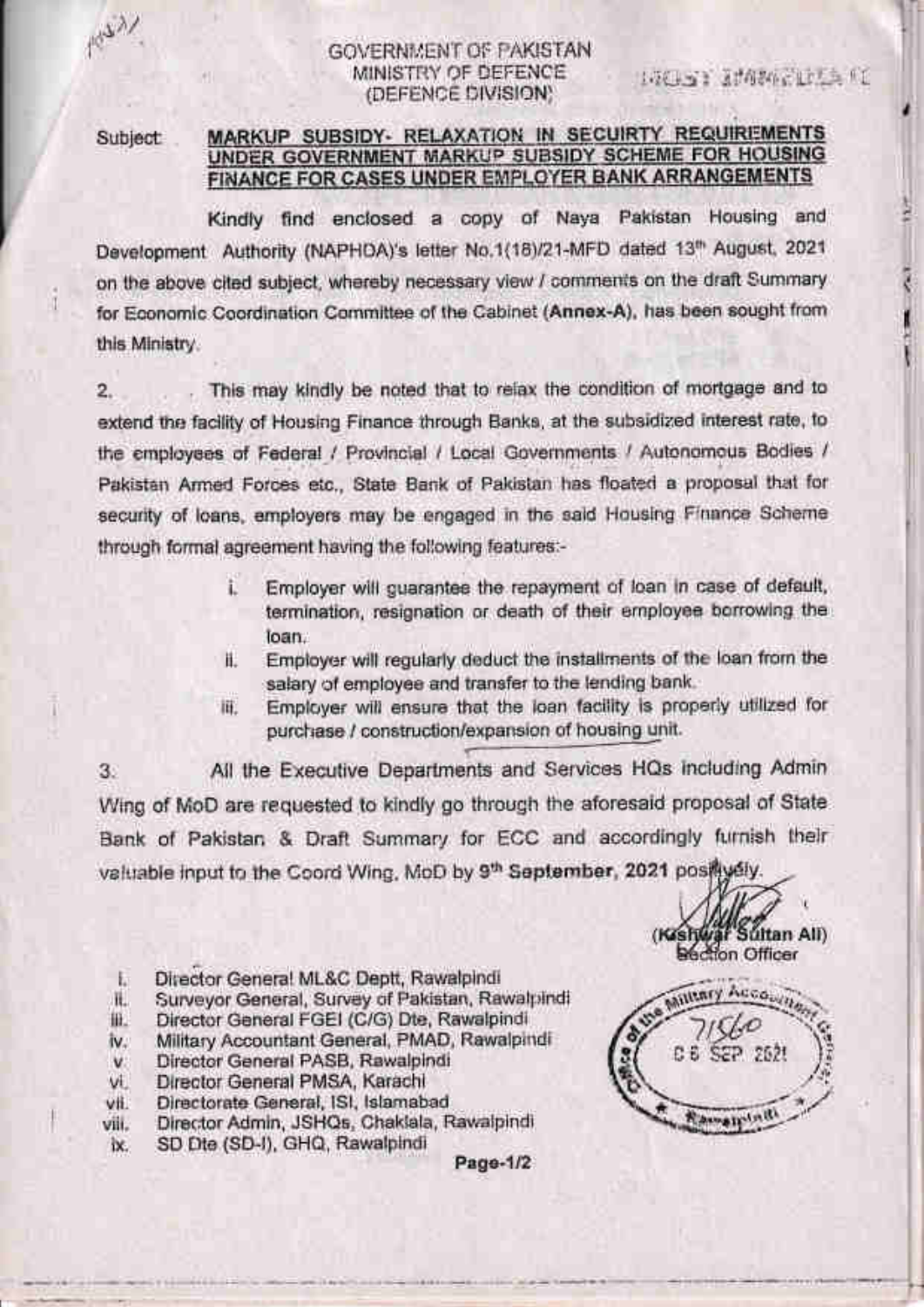- ACAS (Admin), AHQ, Islamabad  $\mathbf{x}$
- vi. ASNS (Admin), NHQ, Islamabad
- National Defence University, Islamabad xii.

xiii. DS (Admin), MoD

#### MoD's U.O. No.3-1/Misc/2021/D-23 dated 2nd Sept. 2021

#### Copy to:-

Senior Executive Director (Finance), Naya Pakistan Housing  $\mathbf{L}$ and Development Authority, Islamabad (w.r.t. letter No. 1(18)/21-MFD dated 13<sup>th</sup> August, 2021)

there we want of a through so provided with the

a minimalizar per sessioner is a flatterare investigation and to be editional

brack having a form that safety is variable in a second and could

a most desperti private de sus objetivos en informaciones e escritos privates de

TO HE'S SEE IT THE VEHICLE IN A RELEASE.

**HORN THE REPORT OF A REPORT OF A STATE OF A REPORT OF A REPORT OF A REPORT OF A REPORT OF A REPORT OF A REPORT** 

the property of the committee of the committee of the basic of the committee of the committee of the committee of

enhannor frame in withered in the Obie

minitian involvement and the detailed policy of parts and the pro-

OFF 1985 # I ILETTOOR DEN GOB VER VARAGE IT 250 ALVERE POR FERD

the first in the only and the state of the point or and see the

The company of the company of the company of the company of the company of

THE TWO COLUMNS IS NOT THE REPORT OF THE REPORT OF THE REPORT OF THE REPORT OF THE REPORT OF THE REPORT OF THE REPORT OF THE REPORT OF THE REPORT OF THE REPORT OF THE REPORT OF THE REPORT OF THE REPORT OF THE REPORT OF THE

Digital and a series of the part of the state of the state of the state of

WITH SALE CRITINGS AT

**HEAT AT THE OWN** 

the control of the control of the control of the control of the control of the control of the control of the control of the control of the control of the control of the control of the control of the control of the control

**Michael Cold Michael Color** 

**All in September (1989)** pulled and the article with **VALLAGE ASSESSMENT PROPERTY In the air full great complete** competitive property for them."

m

- SPS to AS-I ii.
- APS to JS-III Ш.

Page-2/2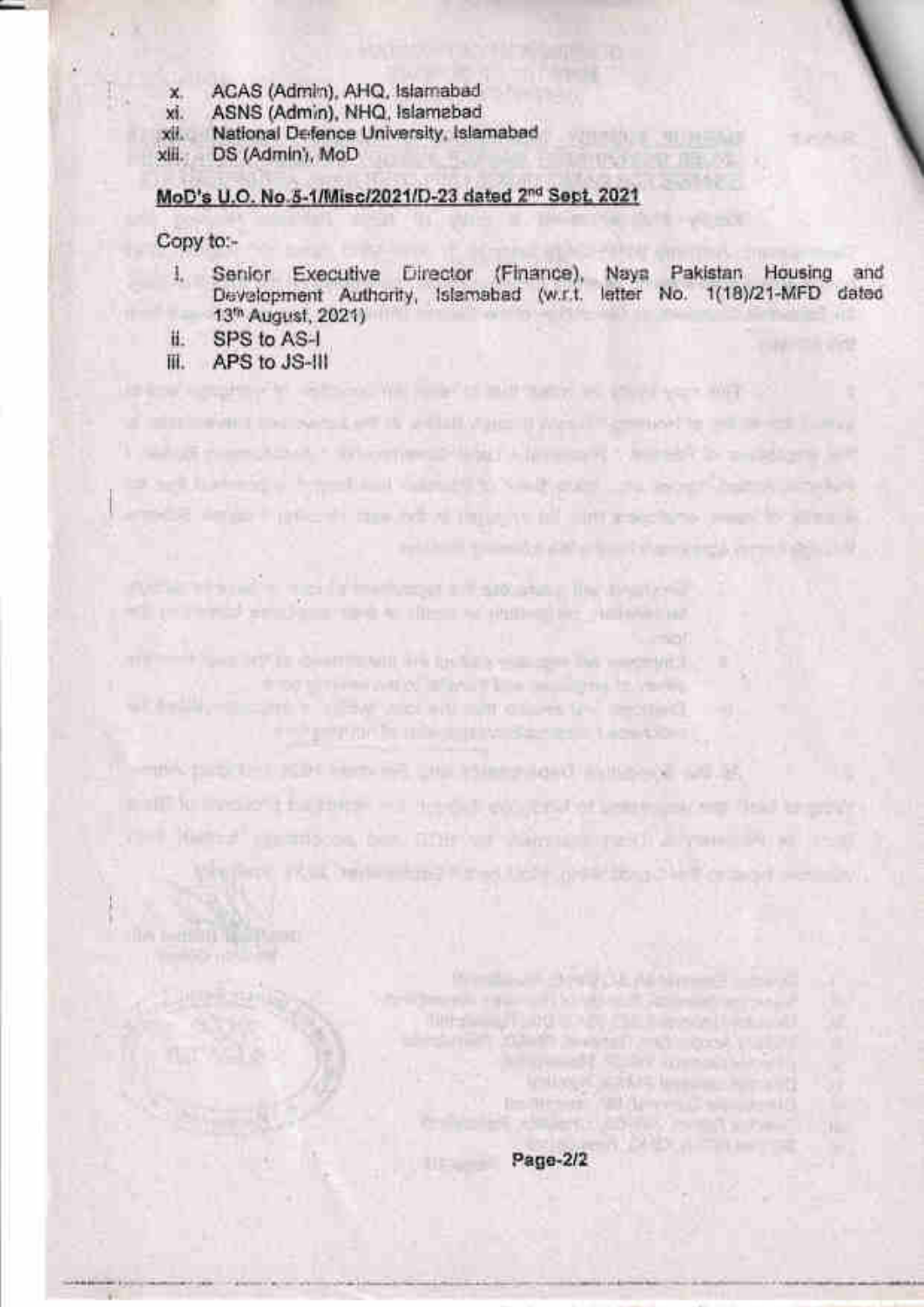No. F.1(18)/21 - MFD **GOVERNMENT OF PAKISTAN** PRIME MINISTER'S OFFICE NAYA PSKISTAN HOUSING & DEVELOPMENT AUTHORITY (7th Floor, Kohsar Block, New Pak Secretariat, Islamabad)

> Islamabad, the 13 August.  $202'$

Winworks

Secretar

# DRAFT SUMMARY FOR ECC OF THE CABINE

#### SUBJECT: - MARK UP SUBSIDY - RELAXATION IN SECURITY REQUIREMENT! UNDER GOVERNMENT MARK UP SUBSIDY SCHEME FOR HOUSING FINANCE FOR CASES UNDER EMPLOYER-BANK ARRANGEMENTS

Enclosed please find a self-explanatory DRAFT Summary for ECC on the subject captioned above, for comments/views as required under Rule - 8 of the Rules of Business, 1973, enabling this Authority to consolidate and finalize the Summary for consideration of the ECC.

An early response will be highly appreciated.  $\mathbf{2}$ 

senata.

lottle Preferred regards

Muhammad Bilai Senior Executive Director (Finance) Naya Pakistan Housing & Development Authority

- 1. Secretary, Cabinet Division, Government of Pakistan, Islamabad
- 2 Secretary, Establishment Division, Government of Pakistan, Islamabad
- 3. Secretary, Ministry of Law and Justice, Government of Pakistan, Islamabad

v 4. Secretary, Ministry of Defence, Government of Pakistan, Rawalpindi

5. Secretary, Finance Division, Government of Pakistan, Islamabad

6. Governor, State Bank of Pakistan, Karachi

τú

 $703$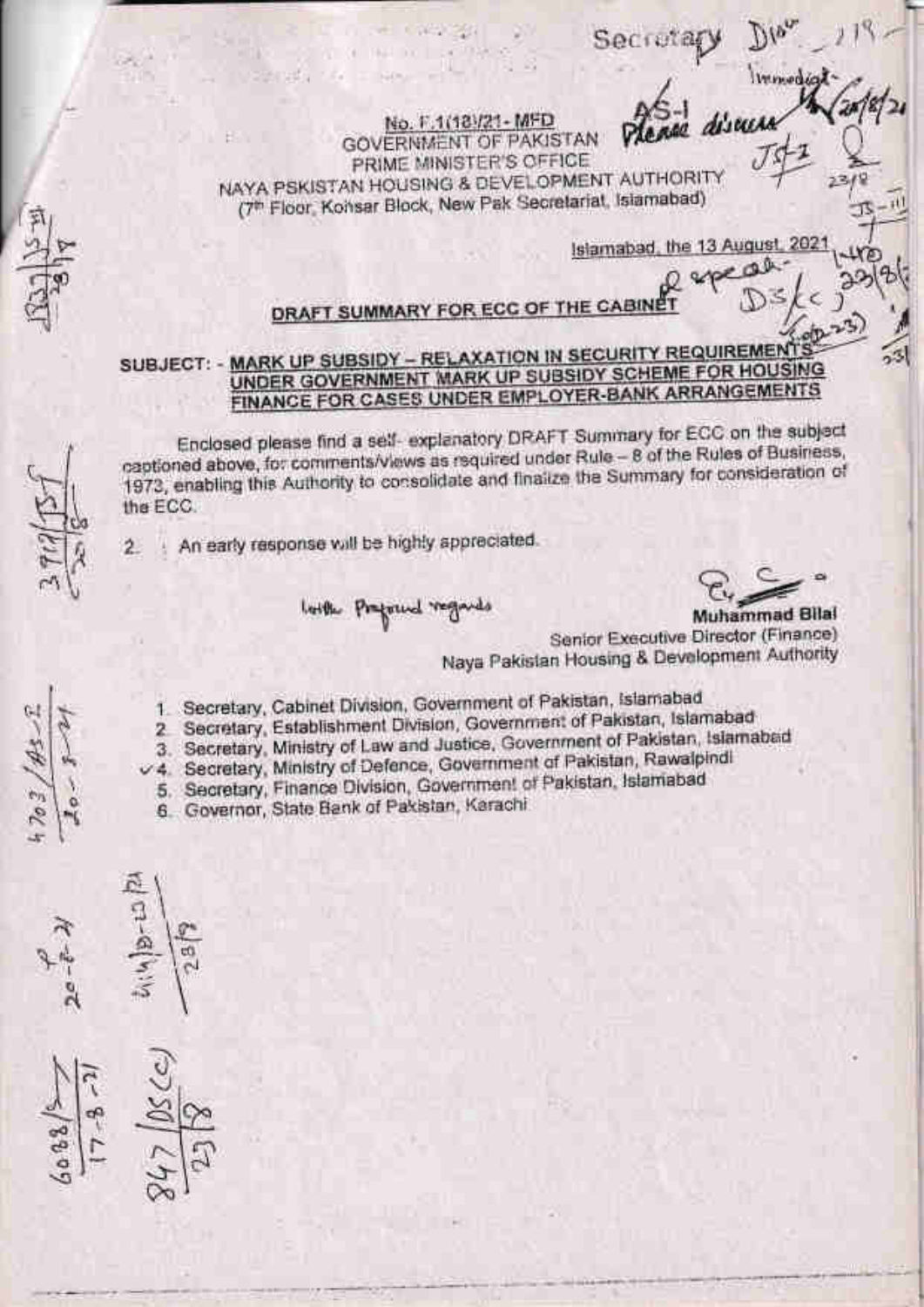Annex-A-220-

No. F.1(18)/21-MFD **GOVERNMENT OF PAKISTAN** PRIME MINISTER'S OFFICE NAYA PSKISTAN HOUSING & DEVELOPMENT AUTHORITY (7th Floor, Kohsar Block, New Pak Secretariat, Islamabad)

#### DRAFT SUMMARY FOR ECC OF THE CABINET

#### SUBJECT: - MARK UP SUBSIDY - RELAXATION IN SECURITY REQUIREMENTS UNDER GOVERNMENT MARK UP SUBSIDY SCHEME FOR HOUSING FINANCE, FOR CASES UNDER EMPLOYER-BANK ARRANGEMENTS

Honorable Prime Minister announced a special incentive package on July 10, 2020 that included, inter-alia, Mark-up Subsidy for 10 years on banks' housing finance. Pursuant to this announcement, Naya Pakistan Housing and Development Authority (NAPHDA), in consultation with State Bank of Pakistan and all other relevant stakeholders, designed the Markup Subsidy Scheme (G-MSS) for Housing Finance. However, to make G-MSS more fecilitative for masses, terms and features of G-MSS were subsequently revised, again after extensive consultations with all the relevant stakeholders. Both the initial and revised versions of G-MSS were approved by the Federal Cabinet. On advice of Government, State Bank issued revised parameters of G-MSS vide its IH&SMEFD Circular No. 03 dated March 25, 2021.

State Bank of Pakistan, has apprised that, as of 10 August, 2021, banks have 2. received 39,945 applications valuing Rs. 137-122 billion. Against these applications, banks have approved applications of 16,307 customers for financing of Rs 51.187 billion. However, an amount of Rs. 8.00 billion has been disbursed so far to 2,813 customers.

SUPPOST

State Bank has taken number of policy measures to improve the visibility and uptake з. of the scheme. These measures include amendment in existing regulatory framework, allowing acceptance of third party guarantee, walver of regulatory requirement of maximum Debt Burden Ratio (DBR) in case of informal income, standardized loan application form and facility offer letter, mystery shopping of bank branches & call centers and rationalization of documents required for approval and disbursement of financing.

As a security requirement, provisions of G-MSS require banks to create mortgages  $\mathbf{d}_n$ on houses financed under G-MSS. State Bank of Pakistan has intimated that one of the major reasons highlighted by banks for slow disbursement of financing under G-MSS is nonavailability of legally enforceable title documents of house properties especially in case of low cost houses and in case of houses located in peri-urban and rural areas, In peri-urban and rural areas, it is also difficult for banks as well as for their customers to obtain chain of title documents. Title documents are required for perfection of mortgage on houses financed by banks as per requirements of the Scheme.

Creation of mortgage is a risk mitigation measure as it allows the financing bank to Б. foreclose the house property in case of default of borrower to recover its financing. Further, It also helps to avoid mis-utilization of subsidized funding by ensuring existence of house

Page 1 of 2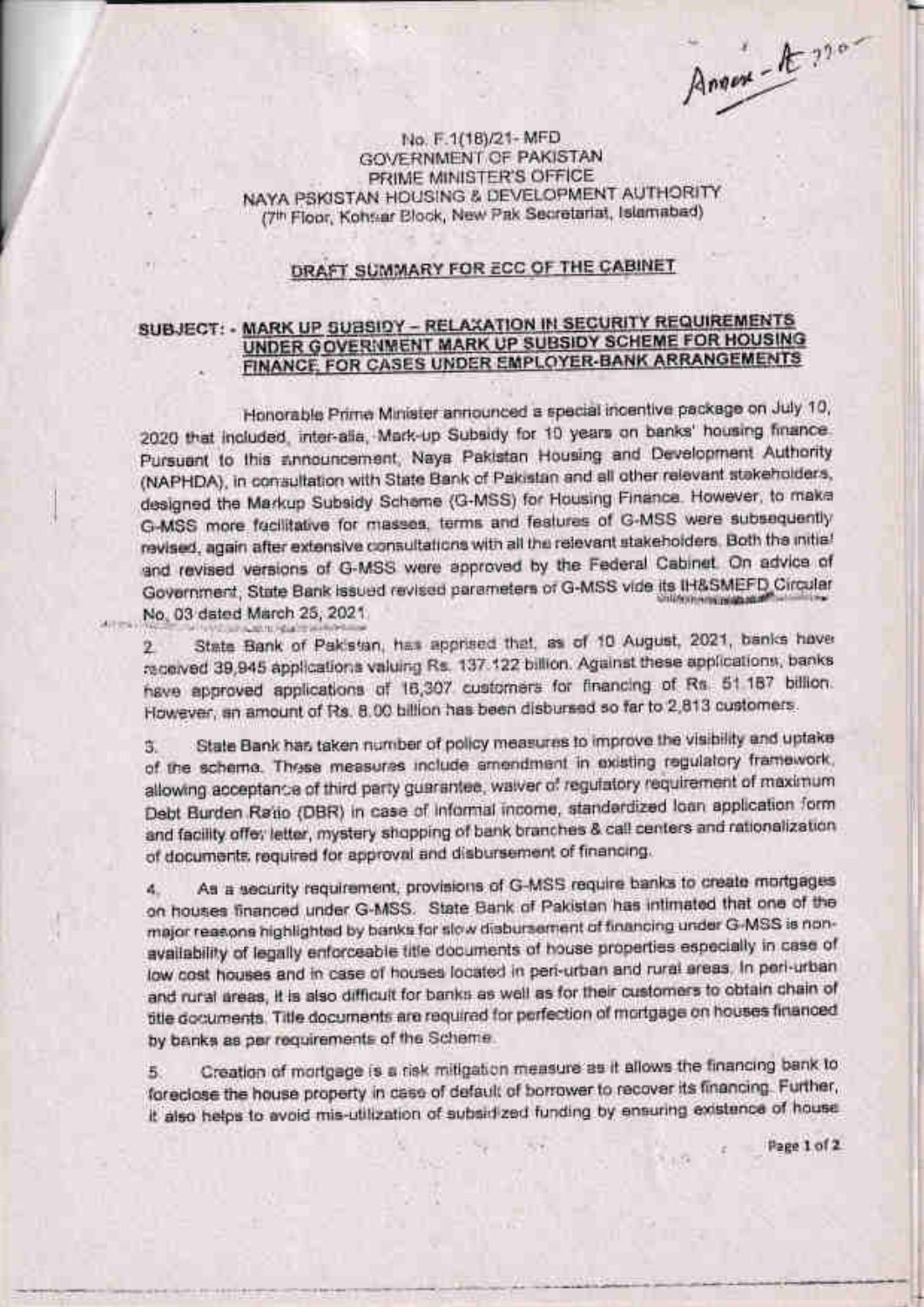$-722 -$ 

Annex-A1



# **ISLAMIC BANKING**  $E_E$

MAK/IB/037/2021 Director, Infrastructure Housing & SEVIE Finance Department, State Bank of Pakistam Katnets

August 9, 2021

Dear Sir.

¥

Walver Of Fishbirton required documents for Mortgage Home Financing

Based on the market feedback/ enquiries especially from the salaried segments where repayments are guaranteed by the employer, under low cost housing scheme we observed that easing out documentary requirements for salared segment applicants of housing finance/Mortgage facility under Low Cost Housing Scheme, can fead to boost disbursals undet the said scheme

To entertie in this market segment and to boost momentum of Low Cost Housing, we hereby request to please allow walver for regulatory required documents for those applicants who will be furnishing employer guatantee for repayment of availed housing finance/ Mortgage facility

Sincerely Yours

 $-\Lambda$  $l =$ 

E. **ShahandBabar** Head Governance - Planning and Initiatives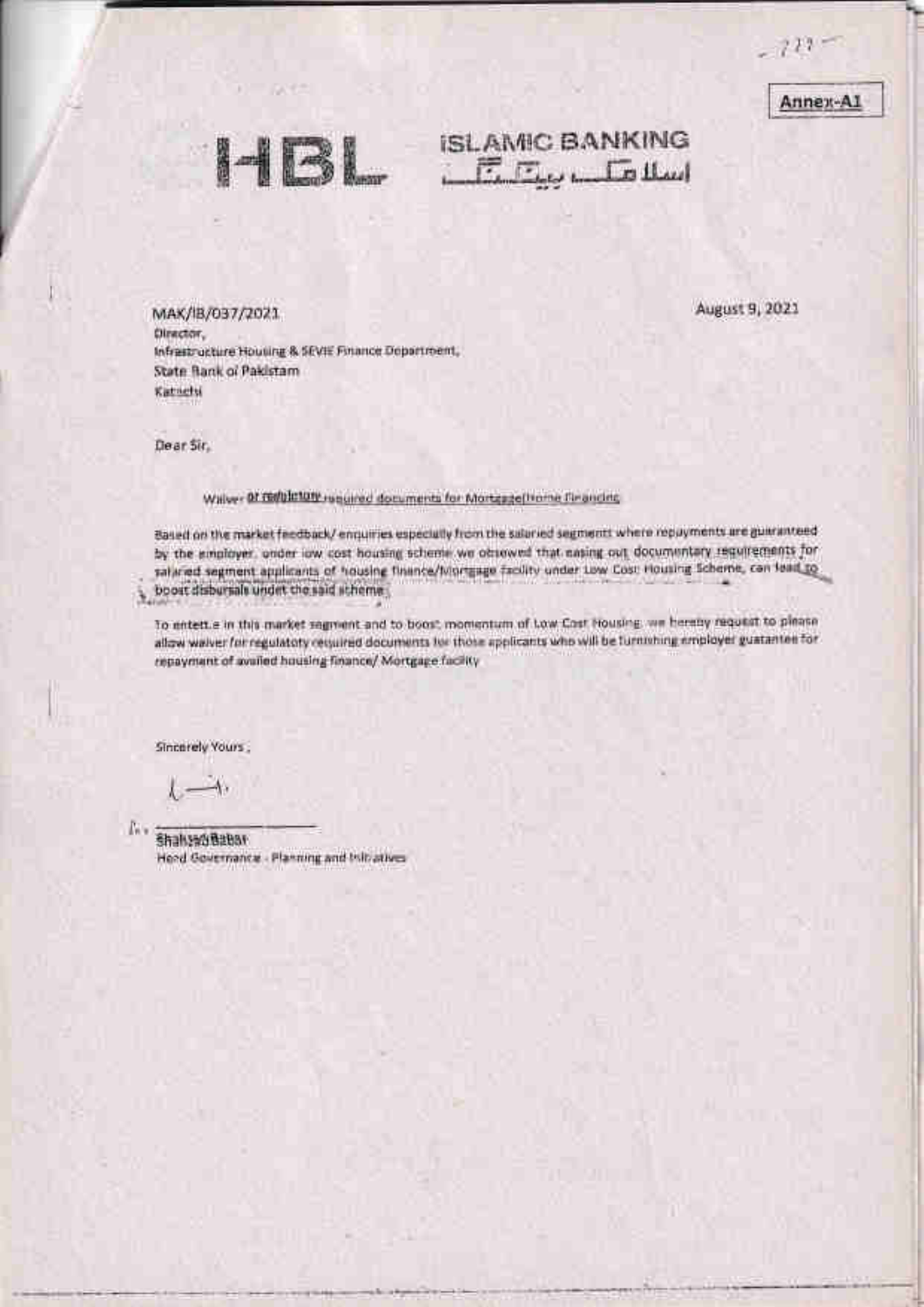$227$ 



## Meezan Bank

The Fromlet\* IslamicBuilt

Amex-A2 **CONTRACTOR** 

**Hardtow** 

August 03, 2021

The Director, Infrastructure, Housing & SME Finance Department, State Bank of Pakistan, 1 1 Chundriger Road, Karachi,

Dear Sir.

السانزم عليكيم

#### Relaxation In Pruderitial Regulations for offering housing finance under Government Subsidy Scheme

With reference to the rocent joint efforts by Government of Palostan and State Earle of Palistan for the promotion of housing finance, we would like to thank you for introduction of Mera Pakistan Mera Ghar (MPMG) markup subsidy scheme to provide affordable housing finance for buying or constructing a house unit for the first time in Pakistan.

At Hamdolitlah, Meezan Bank has alsorted the scharne with full desigation and prioritize this inhalties. Following Is our latest performance under MPMG

|           | Lave Cost 3    |                                                                                 |     |      |
|-----------|----------------|---------------------------------------------------------------------------------|-----|------|
|           |                | The contract of the contract of the contract of the contract of the contract of |     |      |
| indirect. |                |                                                                                 |     |      |
|           |                | 0.033.02                                                                        | 288 | 비용료과 |
| 7,401     | <b>MARGARE</b> |                                                                                 |     |      |

Since we are an active player in MPMG, therefore, we have been approached by a number of public sector employees of Federal / provincial entities and cocoorate entities to allow them to evali scheme. While meeting with them, we came to know that properties they have selected does not have piofect titles but proves thair ownership. However, their employers are comfortable to provide direct debit from their monthly salaries.

In view of above, it is requested to allow necessary relaxations in SBP Housing PRs and the security requirements as mentioned in MPMG Scheme.

**Yours Sincarety** 

Arshad Moleed Group Head Constimer Finance

CC: Infan Siddigui Fresident & CEO

> Mestan Bank Ltd. 3rd Floor, Al-Karam Centre, Not SCIRNER-7, Chicago Karachi - Pakistan. Tel: (93-21) 2925/jd9"-85 Fax: (92-21) 99250670 www.medzanbar.k.com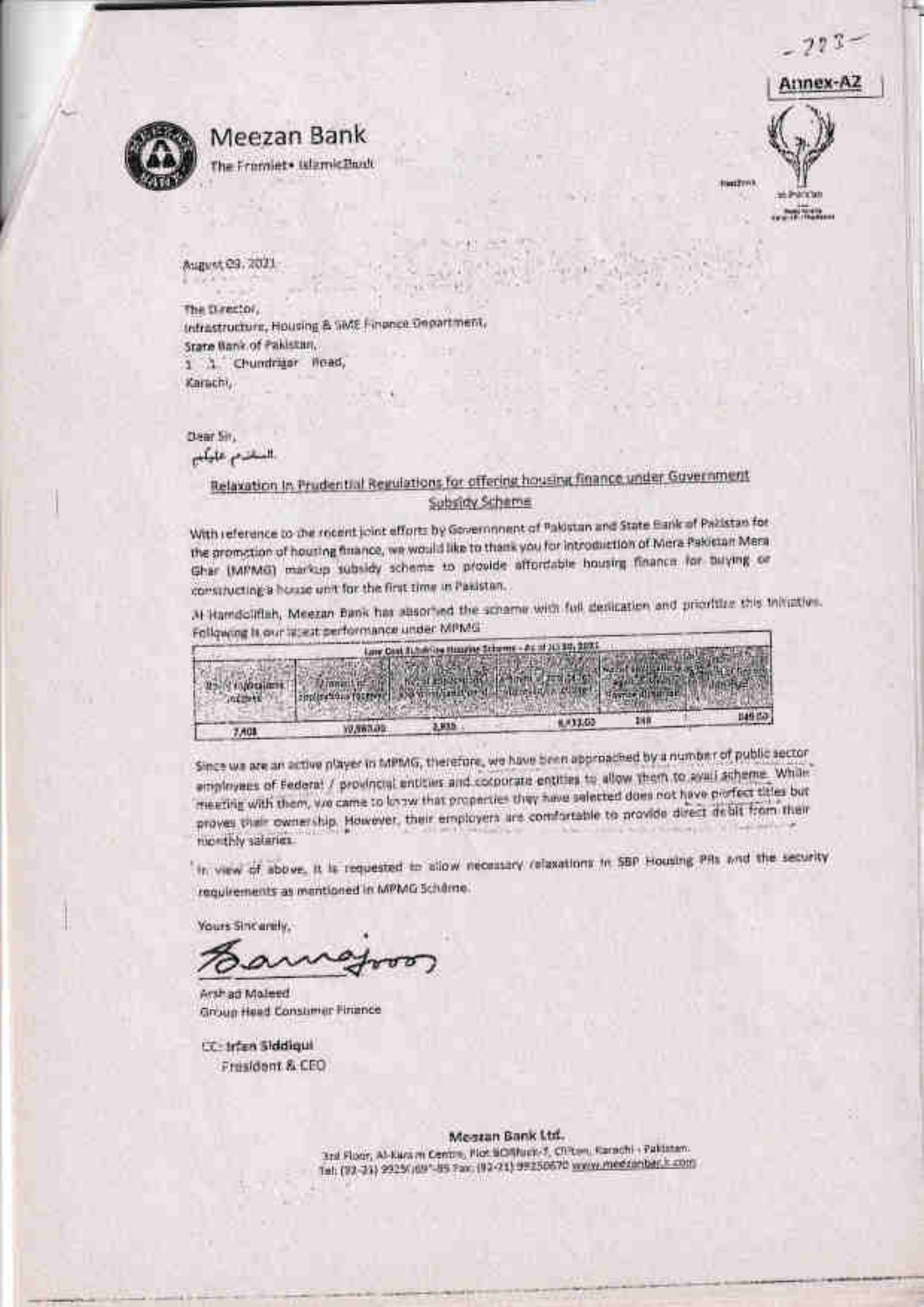Anney



#### STATE BANK OF PAKISTAN Infrastructure, Housing & SME risance Department 1.1. Chundrigar Boad suruchi

August 12, 2021

IH&SMEFD.IHFD/G-MSS/2021-8923

The Chairman, Nays Pakistan Housing & Development Authority (NAPHDA) 4th Floor, Prime Minister Office, Higmaliad.

Dear Sir,

Proposal to revise socurity requirement under MPMO for employees of Federal/ Provincial government entitles, armed forces, PSEs and corporate entities

The banks have been approaching State Bank highlighting difficulties in mortgaging housing properties as per the security requirement in Mera Pakistan Mera Ghar (MPMG) Markup Subsidy Schome tive to issues in availability of perfect title documents. Though, in all such cases, the available decuments prove the ownership of the housing property of the barrower.

2. n wew of these difficulties, the banks have requested to allow revise collateral requirements for employees of Federal/ Provincial government entities, armed forces, PSEs and corporate intitles sabject to employer's guarantee for repayment of financing with ussurance of deducting outstanding payments/installments directly from monthly salaries of borrowing employees.

3. In order to promote housing finance under MP MG, it is proposed that NAPE-IDA may move a summary to Economic Coordination Committee (ECC) for revision of security requirement under MPMG for the cases mentioned in para 2 above. This will help promote take up in MPMG.

Sincerely yours

(Ghuiam Muhammad) Director

End: Latters received from Meezan Bank and HBI,

Thone: 32-21-99222414

Fax: 02-21-00221139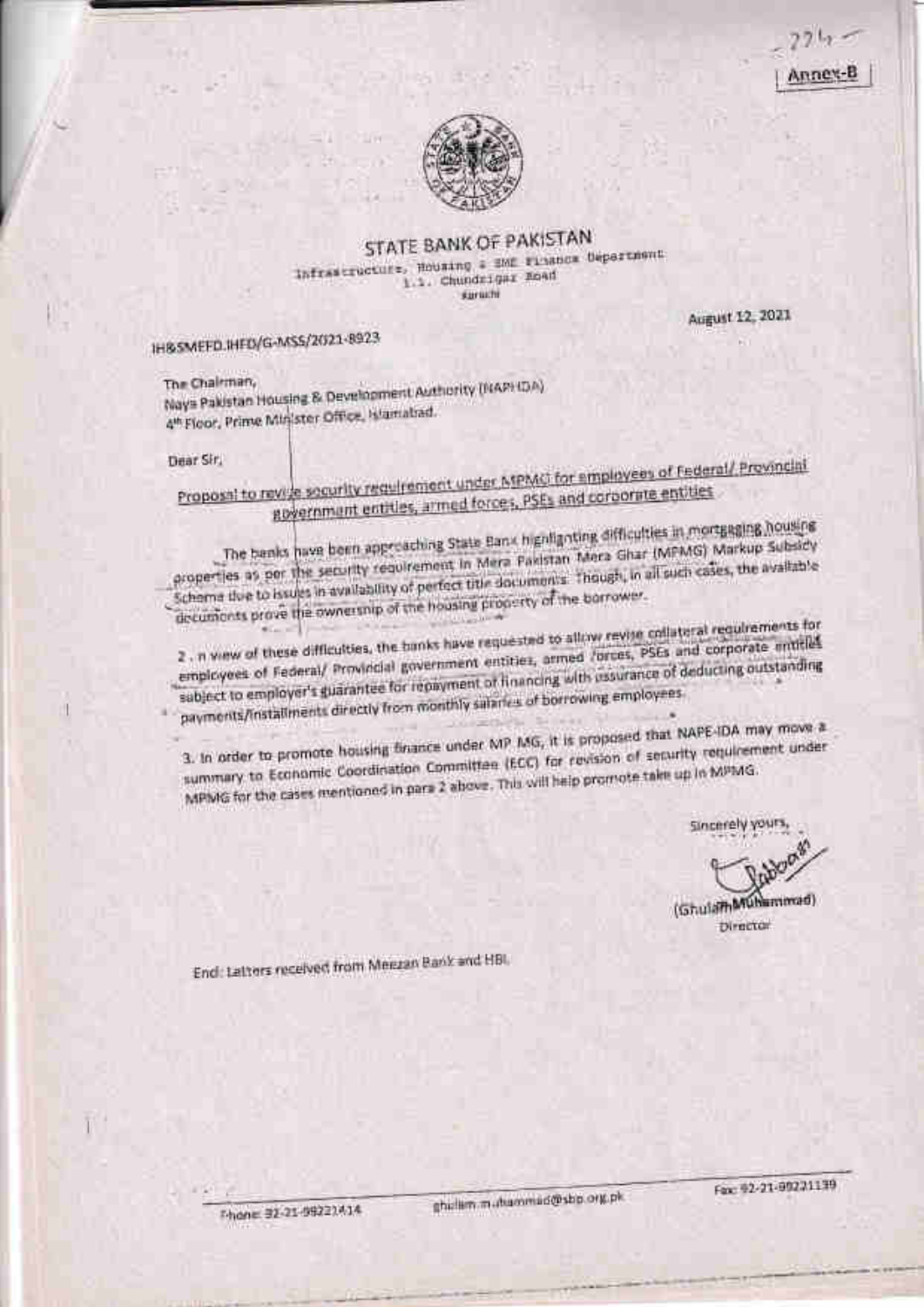## **IH&SMEFO Circular No. 03 of 2021**

The Presidents/Chief Executives All Benks/Microfinance Benks/DFIs

Dear Sin(s)/Madam.(s),

# Government's Mark-up Subsidy Scheme for Housing Finance

 $-135$ 

March 25, 2021

Picase refer, tr. THILSMEPD, Circular No. 11 of 2020 whereby the captioned Gevernment's Mark-

2. In view of the feedback received from verious stakehniders, Government of Pakistan (GoP)<br>has decided to revise features of the G-MSS to align it with meritet dynamics. These revisions<br>has decided to revise features of t

| Particulars.            | Mark up Subsidy Program                                                                                                                                                                                                                                                                                                                                                                                                                                                                                                                                                                                                                |  |  |
|-------------------------|----------------------------------------------------------------------------------------------------------------------------------------------------------------------------------------------------------------------------------------------------------------------------------------------------------------------------------------------------------------------------------------------------------------------------------------------------------------------------------------------------------------------------------------------------------------------------------------------------------------------------------------|--|--|
| Eligibility Criteria    | All men/women belding CNIC<br>First time hame owner<br>. One individual can have subsidized house loan facility under this<br><b>Service of the United States and States</b><br>scheme only once<br>$5 - 1 - 1 - 1 - 1$                                                                                                                                                                                                                                                                                                                                                                                                                |  |  |
| Tiers of the<br>Scheme  | Financing under Tier 0 is available through interofinance banks for<br>financing of housing units under non-NAPHDA projects.<br>Rhanding under Tier 1 is evaluable through banks for financing<br>under NAPHDA projects<br>Financing under Tier 2 and Tier 3 is available through banks for<br>financing of housing units under nea-flat HDA projects                                                                                                                                                                                                                                                                                  |  |  |
| Size of Housing<br>Unit | Size of the loan in setting sted into four tiers, as under:<br>W.<br>Tier 0 (T0) - (a) House uptd 125 sq yqk (5 Marta) and (b)<br>flat/apartment with maximum covered area of 1,250 sq ft.<br>Tier 1 (T1) - (a) House goto 125 sq yds (5 Marla) with maximum<br>covered area of 1,50 big ft and (b) Flat/epartment with maximum<br><b>KIDE</b><br>covered orea of (150 sq ft.)<br>Ther 2 (12) - (a) House upto 125 sq yds (5 Marie) and (b)<br>flat/apartment with maximum covered area of 1,250 sq ft.<br>Tier 3 (T3) - (a) House upto 250 so vds (10 Maria) and (b)<br>۰<br>bat/apartment with maximum coveretininesent-2,000 sq.ft. |  |  |
| Age of housing<br>units | Newly constructed housing units during last one year from the date of<br>application. He wever, this requirement will not be applicable till March<br>31, 2023 under Tier 6, Tier 2 and Tier 3.                                                                                                                                                                                                                                                                                                                                                                                                                                        |  |  |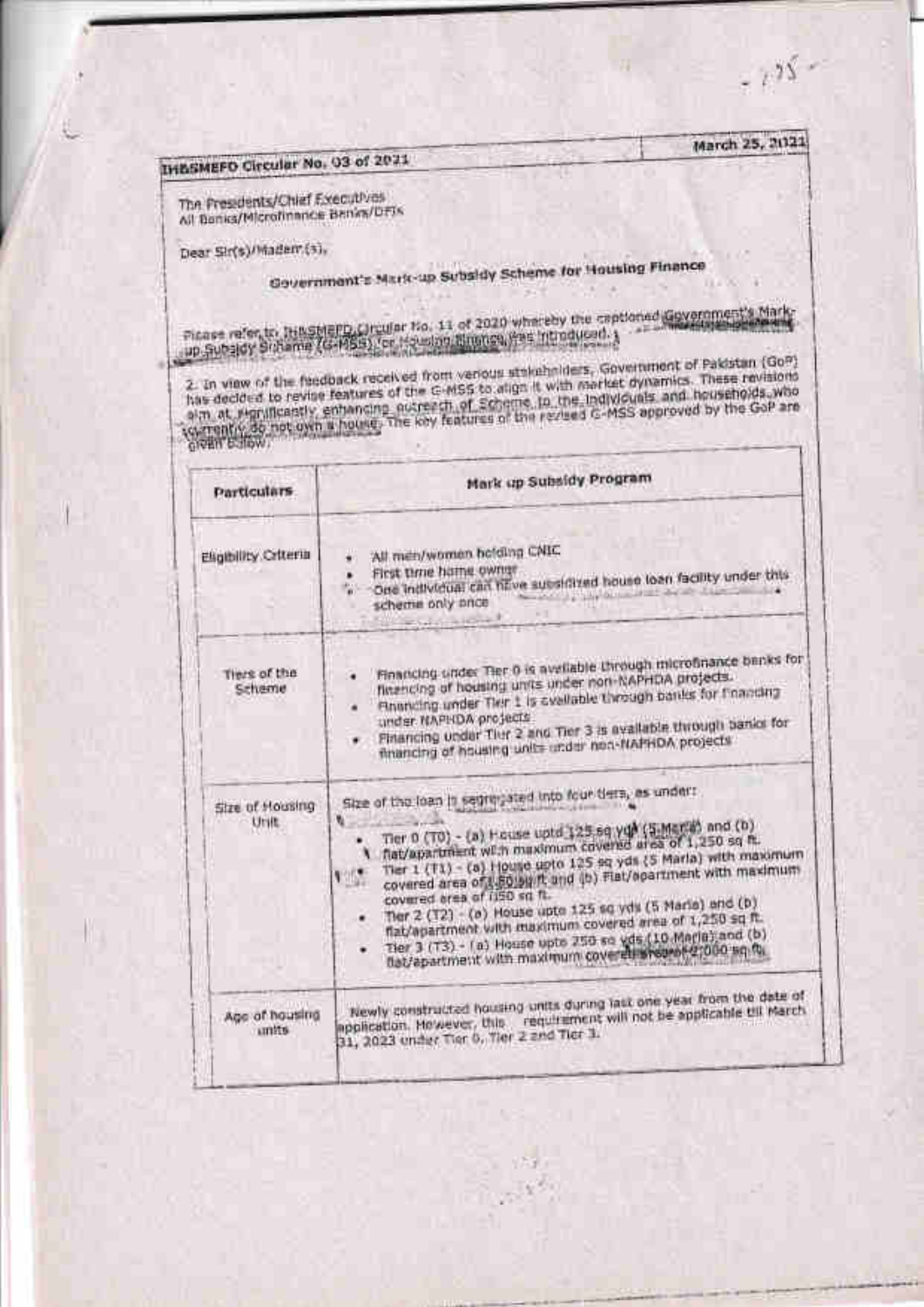| Housing Units                    | Haximum Price (Market Value) of a single housing unit at the time of<br>Maximum Price of<br>approval of financing, as under:<br>Tier $2(71) - R = 3.5$ million<br>Tier. 0. (TG), Tier 2 (T2) and Tier 3 (T3) - No cap |                                                                                                                                                                                            |                                    |  |  |
|----------------------------------|-----------------------------------------------------------------------------------------------------------------------------------------------------------------------------------------------------------------------|--------------------------------------------------------------------------------------------------------------------------------------------------------------------------------------------|------------------------------------|--|--|
| Maximum Loan<br><b>Falber</b>    | Maximum; size of the loan of a single housing unit, as under:<br>Tier 0 (10) - Rs 2.0 million<br>Tier $1(T1) - Rs 2.7$ million<br>Tier 2 (T2) - R# 6.0 million<br>Tier 3 (T3) - Rs 10.0 million                       |                                                                                                                                                                                            |                                    |  |  |
| Loan Ivpe:                       | Long term housing finance loans                                                                                                                                                                                       |                                                                                                                                                                                            |                                    |  |  |
| Loan Tenor                       | Minimum 5 years and maximum 20 years loan tenor, depending upon<br>rholce of customers.                                                                                                                               |                                                                                                                                                                                            |                                    |  |  |
| <b>Security</b><br>Recurrements: | As per beneficted t policy and productief regulations for housing<br>finance, the housing unletting mod will be mortgaged in favor of<br>financing barric                                                             |                                                                                                                                                                                            |                                    |  |  |
| Allocation in<br>Budget          |                                                                                                                                                                                                                       | Finance Division shall give authority to 5BP to debit GOP account on<br>quarterly bases for the subsidy payment to banks.<br>Payment will be made to the banks on submission of quarterly- |                                    |  |  |
|                                  |                                                                                                                                                                                                                       | consolidated subsidy statement as per                                                                                                                                                      |                                    |  |  |
| Pricing                          | Pricing for Housing Loans:                                                                                                                                                                                            |                                                                                                                                                                                            |                                    |  |  |
|                                  |                                                                                                                                                                                                                       | Customar Prisino                                                                                                                                                                           | <b>Bank Pricing</b>                |  |  |
|                                  | Loan Tions<br>Time O                                                                                                                                                                                                  | 5% for first 5 years &                                                                                                                                                                     | KIBOR+700 BFS                      |  |  |
|                                  | <b>Facturer Add</b>                                                                                                                                                                                                   | 7% for next 5 years<br>3% for first 5 years &<br>5% for next 5 years                                                                                                                       | KIBOR + 250 BPS                    |  |  |
|                                  | Tiran 2                                                                                                                                                                                                               | 5% for first 5 years &                                                                                                                                                                     |                                    |  |  |
|                                  |                                                                                                                                                                                                                       | 240 for next 5 years<br>7% for first 5 years &                                                                                                                                             | KIBOR+400.BPS<br>(Spread may vary) |  |  |
|                                  | Tier 3                                                                                                                                                                                                                | 9% for next 5 years<br>For Irian tenors exceeding 10 years, market rate i.e. bank pricing will                                                                                             | format prescribed by State Bank.   |  |  |
| Executing Adenty                 |                                                                                                                                                                                                                       | be a pplicable for the period exceeding 10 years.<br>All commercial banks including Islamic banks, microfinance banks and<br>frice Sulding Finance Company: United (Hencl.).               |                                    |  |  |

 $-276$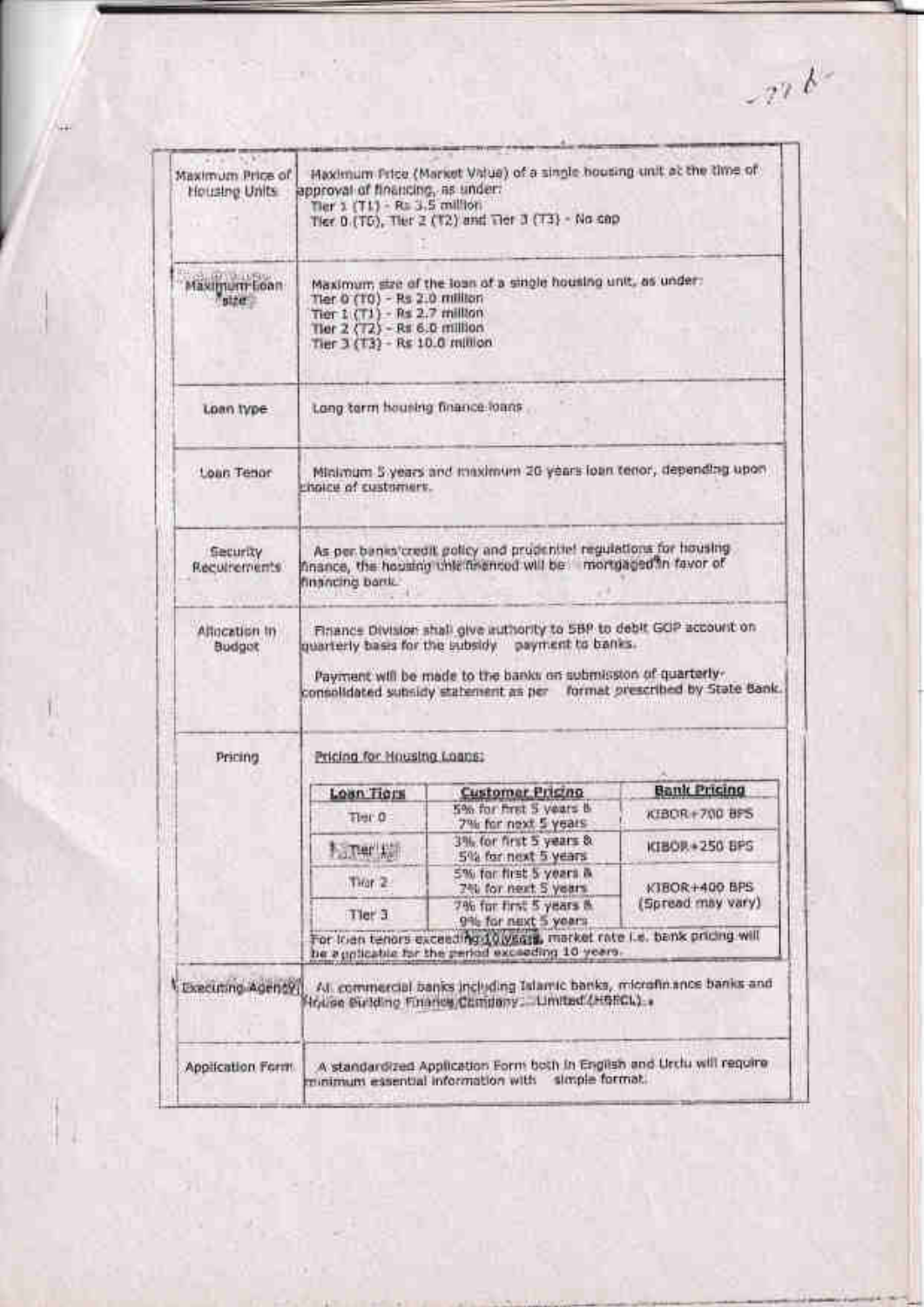$-227$ 

|                              | The processing time will not exceed 30 days after submission of all<br>documents by the borrower and the same will be deerly stated in the<br>application form. |  |
|------------------------------|-----------------------------------------------------------------------------------------------------------------------------------------------------------------|--|
| Standardized<br>Procedures   | Banks to have standardized loan documents and risk acceptance criterial                                                                                         |  |
| Monttoring                   | SBP will publish correlidated information about the lears extended<br>the public on quarterly basis on<br>under this program for information of<br>ts woosite.  |  |
| Geographical<br>distribution | Whole of Pakistan                                                                                                                                               |  |

m

 $\frac{1}{100}$ . The revised features are applicable with immediate effect. Accordingly, the SMCFD Circular No. 11 of 2020 is hereby superpeded. However, instructions notified vide this philosophicable.<br>No.  $\frac{1}{100}$  of  $\frac$ 

4. The banks are advised to ensure successful implementation of revised G-M5S through<br>dissemination of necessary instructions to branches/ regions, capacity building of field staff,<br>alignment of housing finance products an receipt.

Please

 $\overline{\mathsf{s}}$ 

acknowledge

Sincerely yours.

 $Sd/$ 

(Dr. Mian Farovq Hnq) Director